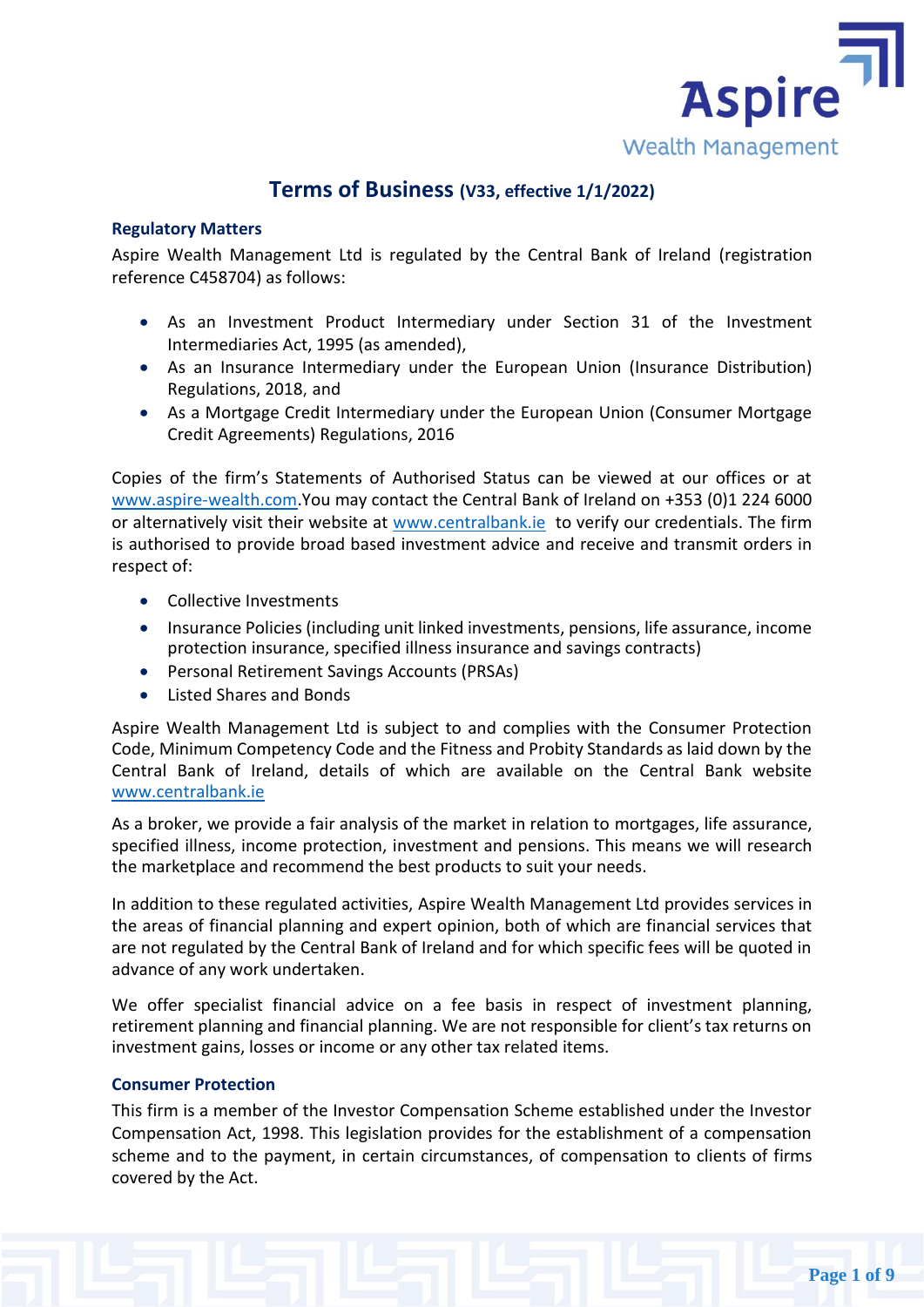However, you should be aware that a right to compensation will only arise in respect of **regulated products** which the firm is authorised to advise on and deal in and where money or investment instruments arranged by this firm on your behalf cannot be returned either for the time being or in the foreseeable future and where the client falls within the definition of eligible investor as set out in the Act. In the event that a right to compensation is established, the amount payable is the lesser of 90% of your loss which is recognised as being eligible for compensation or €20,000. Your legal rights against the firm are not affected by this scheme.

Aspire Wealth Management Ltd also holds Professional Indemnity Insurance to the value of €2,000,000 for any one claim which is greater than that for which it is required to do so under the European Union Insurance Mediation Directive (2002/92/EC) i.e. €1,300,380 for individual claims and €1,925,000 in total.

# **Conflict of Interest and Complaints**

This firm does not have any "tied" relationships with any institution that would compromise our ability to offer you advice and choice based on a fair analysis. It is the policy of the firm to avoid any conflicts of interest when providing business services to its clients. However, where an unavoidable conflict may arise, we will advise you in writing before providing any such service. If you have not been advised of any conflict you may assume that none arises.

The firm has written procedures in place for the effective consideration and handling of complaints. A copy of our full complaint procedure is available on request or at [www.aspire](http://www.aspire-wealth.com/)wealth.com. This procedure ensures that complaints will be recorded and acknowledged in writing within 5 business days. Any complaints that you may have should be addressed to the Compliance Officer, Aspire Wealth Management Ltd, Priory House, 19 Priory Office Park, Stillorgan, Dublin A94 H7A4, Ireland. All complaints will be fully investigated, and the outcome of the investigation will be communicated to the complainant.

In the event of the complainant remaining dissatisfied with the firm's handling of and response to a complaint in respect of protection, investment, deposits or the selling of a pension-related contract, the complaint may be referred to the *Financial Services and Pensions Ombudsman, Lincoln House, Lincoln Place, Dublin 2, D02 VH29.* The office of the FSPO can be contacted at:

Tel: 01 5677000 Email: info@fspo.ie Website: www.fspo.ie

# **Knowing Your Client and Suitability Statement**

Our services and advice are highly dependent upon our knowledge of your financial circumstances and, to this end, we may, from time to time, require you to complete an upto-date personal financial questionnaire or provide us with sufficiently adequate third-party documentation to enable us to obtain the relevant information. In the event that you fail to provide us with sufficient information in respect of either your overall personal circumstances or for a specific transaction, we are required under the Consumer Protection Code 2012 not to act for you in such matters. Suitability of all financial products depends on many factors and Aspire Wealth Management Ltd undertakes to use its experience and expertise in considering all relevant factors before recommending to any party the purchase of any product.

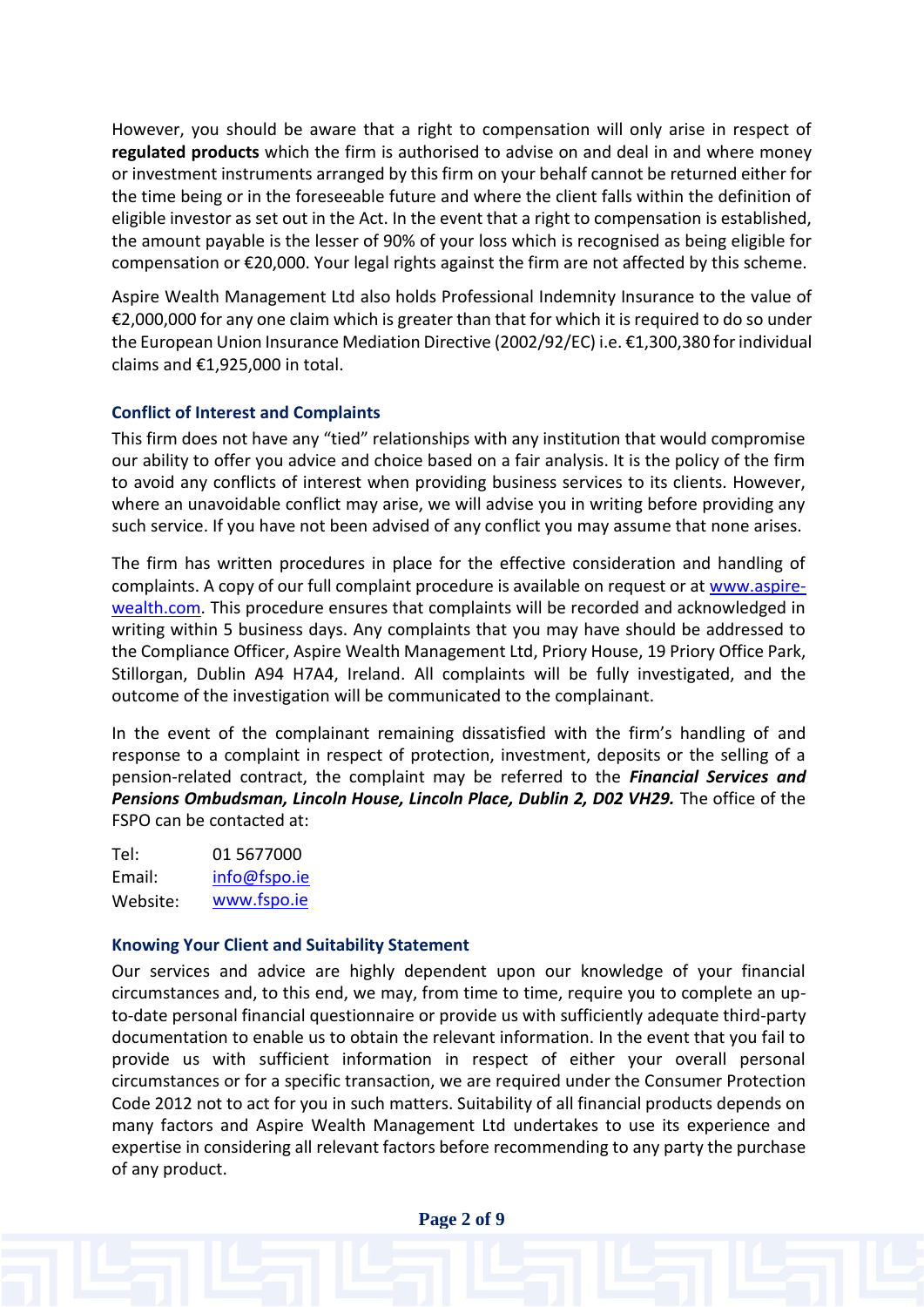Before purchasing any financial product through the agency of this firm you will be advised of such suitability and then given a statement of why, in our opinion, such product is appropriate for your needs. All advice given will be based on our understanding of current law and Revenue Commissioner practice. It may be that subsequent changes might affect the validity of recommendations that may have been made and the use of any such product might need to be reviewed as a result.

When providing investment advice, the firm considers Environmental, Social and Governance matters (ESG) of the potential options that our clients could invest in. Clients will be briefed as to the relevant risk and return issues attached to these options but at all times the final investment decision will remain with the client.

#### **Handling Clients' Money**

We do not hold client money. Other than fees due to the firm, Aspire Wealth Management Ltd will only accept cheque or banker's draft made payable to the insurer or investment firm providing the policy or product.

#### **Receipts**

Aspire Wealth Management Ltd will issue a receipt for each non-negotiable or negotiable instrument or payment received. This is pursuant to Section 30 of the "Investment Intermediaries Act, 1995 or as applicable (for insurance products) under section 3.5 of the Consumer Protection Code. These are issued with your protection in mind and should be stored safely.

### **Anti-Money Laundering Requirements**

As with other professional services firms, we are under stringent requirements to identify our clients for the purposes of anti-money laundering legislation. We are required to request from you, and retain, some information and documentation for these purposes. If satisfactory evidence is not provided within a reasonable time, there may be circumstances in which we may not be able to proceed with your business transaction.

Under the Criminal Justice (Money Laundering and Terrorist Financing) Act 2010 (as amended) we are required to report all knowledge or suspicion that a criminal offence giving rise to any direct or indirect benefit from criminal conduct has been committed, regardless of whether that offence had been committed by a client or third party. If, as part of our normal work, we have knowledge or suspicion, or have reasonable grounds to know or suspect that such offences have been committed we are required by law to make a report to An Garda Síochána and the Revenue Commissioners. In such circumstances we are prohibited from discussing such reports with you of same, such prohibition arising from restrictions imposed by the "tipping off" provisions of the anti-money laundering legislation.

# **Clients Duty of Disclosure to Insurers and Duty of Utmost Good Faith and The Responsibilities Of Clients**

In completing an insurance proposal you are required to answer all questions posed by us or the Insurer honestly and with reasonable care. Specific questions will be asked and you should be aware that when a policy is incepted following the completion of a proposal form or on a 'statement of fact' basis, we assume that the client has checked the accuracy of all information provided.

**Page 3 of 9**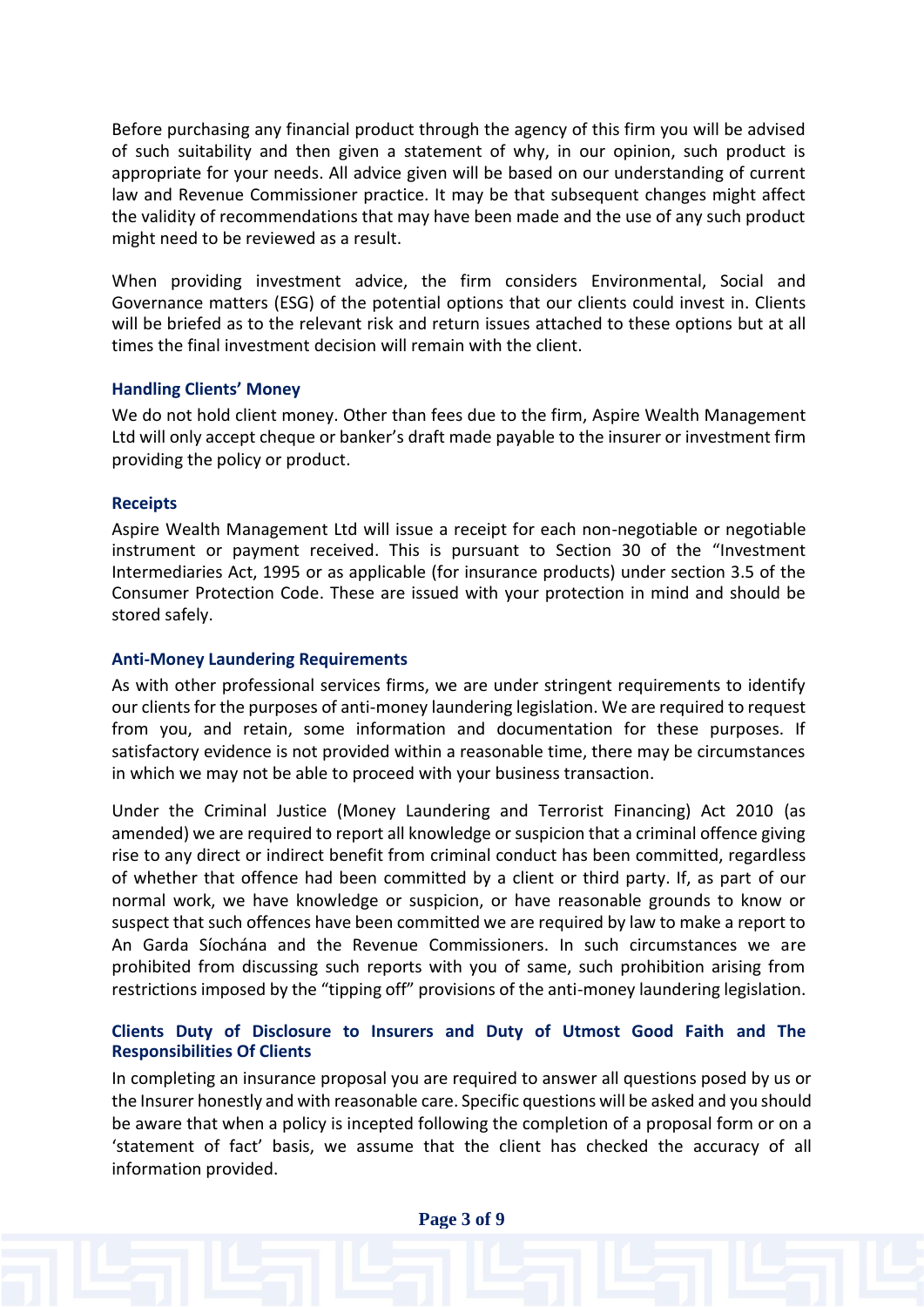If there is any breach of these duties the Insurers may be entitled to cancel the policy of insurance from inception, if the breach induced the making of the contract on the relevant terms, as well as seeking the recovery of all claims already paid under the policy.

# **Remuneration Policy**

Aspire Wealth Management Ltd is a financial planning business which is remunerated by fees for financial planning work and expert opinion work. We are also remunerated by fees or commissions for the arrangement of any financial product, the choice for remuneration method being left with the client. Where no explicit fee is charged to you, we are usually remunerated directly by the provider concerned but with agreement in advance by you. In the case of *lump sum pension and investment arrangements* this may result in a reduced investment allocation rate or a higher management charge.

If you elect to pay by a fee for a *life assurance company product* you must advise us of your intention to do so prior to us commencing work on arranging such a product for you. Our minimum fee for arranging Life Assurance cover policies is €1,000 and may be higher depending on the speed required to place cover, the complexity of the client circumstances and the difficulty of arranging cover.

A minimum fee of €1,000 will apply to *single premium new or top up payments for investments and pensions*. If you elect to pay by commission, the total fee payable by you will not exceed the amount of commission received by us.

Where we put in place a financial product with a life assurance company that generates a payment to us by commission or other payments summary details of such receipts will be included in a product disclosure document which you are legally entitled to receive before an application for a product is completed and full details will be provided to you with your application document.

We may receive up to 1% commission of any loan for arranging *mortgage finance*. The actual amount will be disclosed at a later stage of loan offer in the ESIS document (European Standardised Information Sheet) that will be issued by the lender.

We *reserve the right to charge an application fee at our absolute discretion* if:

- A policy for insurance protection is not issued by the product provider for reasons such as non-insurability arising during the initial underwriting phase or you decide to not proceed with a product purchase.
- A mortgage loan offer is not taken up by you even though our services were engaged to do so.

In all instances we strive to keep our charges competitive and appropriate to your personal circumstances.

As required under provision 4.58A of the Central Bank of Ireland's Addendum to the Consumer protection Code (2020), all intermediaries must make available in their public offices, and on their website, a summary of the details of all arrangements for any fee, commission, other reward, or remuneration provided to the intermediary which it has agreed with its product providers. You are asked to confirm by signing at the end of this document that this remuneration document which is available at [www.aspire-wealth.com](http://www.aspire-wealth.com/) has been brought to your attention, and that you have been made fully aware of same.

**Page 4 of 9**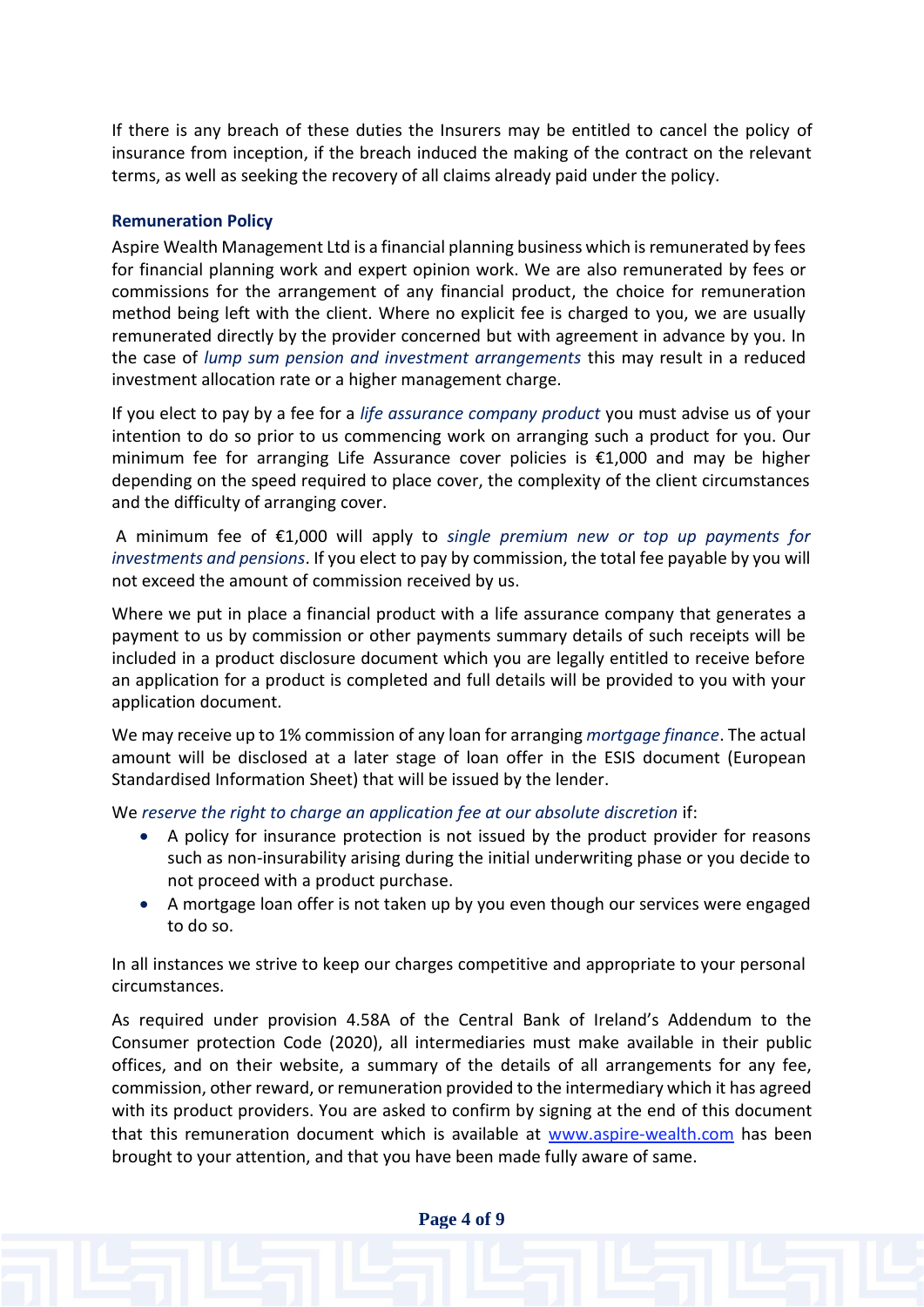Please note that in some cases, the fee charged may be higher than the commission received in which case we will invoice you for the difference. Specific fees for a project or process may be quoted for particular circumstances.

For work other than these said projects or processes, our current basic hourly rate is €350 for Principal and Consultants and €80 for support staff. In determining the rate, any additional charges factors such as specialist skills, complexity, value, risk, and urgency will be taken into account. The rate of fees may be increased over time in line with inflation.

In the event of a client defaulting on any payment of fees, the firm will, if necessary, exercise its legal rights to recover such monies due.

#### **Termination of Relationship and Outstanding Fees**

You or we may terminate our authority to act on your behalf with immediate effect at any time, but the termination must be communicated in writing and cannot be backdated. The termination will be without prejudice to the completion of any transactions already initiated and you will remain responsible for the payment of any fees and expenses incurred up to the date of termination, or to the date of completion of any transactions in progress, whichever is the later.

In the event that a product arranged on your behalf is redeemed which results with Aspire Wealth Management Ltd being required to refund commissions received, we reserve the right to charge you a fee for services provided up to the amount of commission refunded.

#### **Cancellation/Cooling Off Period**

A consumer has the right to withdraw from a life assurance company product (covering protection, pensions, or investments), without giving any reason, within 30 days of the start date of the policy – this is known as the 'Cooling-Off Period'. This right of withdrawal may be exercised by notice in writing to the relevant life assurance company quoting your reference number. Any premium so paid to a protection contract will then be refunded without deduction. For lump sum investments you will get back the original investment less any reduction in the value of your investment that may have happened while the plan was in place before such cancellation occurs.

#### **Data Protection**

We keep records of our business transactions for at least six years, including personal data defined as sensitive under the Data Protection Act 1988 to 2018. You have the right to inspect copies of all entries in our books or computerised records relating to transactions with you.

Our staff and support service providers will only use your personal information to offer advice on products that are suitable to you and your circumstances. We may occasionally contact you with information about pertinent products and services. You have the right to ask us not to send this marketing information to you at any time.

As your financial advisors we may need to share relevant information on your personal and financial circumstances with third parties, such as, but not limited to, your accountant, tax advisor or solicitor. No information will be shared without your express written consent.

#### **Call Recording**

All calls, both inbound and outbound, may be recorded.

**Page 5 of 9**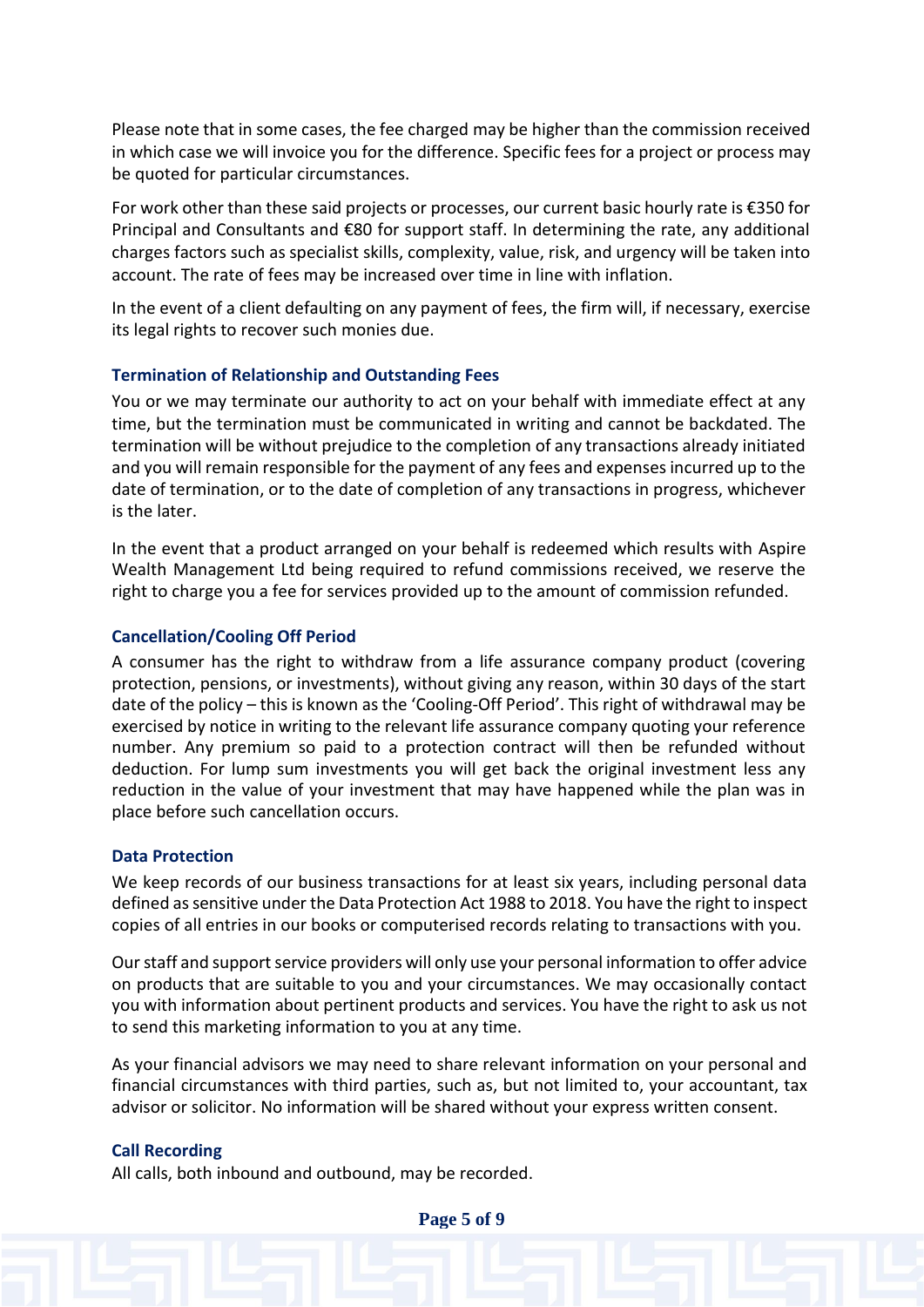#### **Insurer or Investment Company Security and Investment Risk Warning**

Aspire Wealth Management Ltd seek insurance, pension, annuity, and investment contracts for our clients from Financial Institutions that meet our minimum financial guidelines for usage, unless we receive instructions in writing from our clients to the contrary. However, we cannot and do not guarantee the current solvency or continuing solvency of any Institution used, and clients should note that the financial position of an Institution could change after a mortgage, insurance cover, pension, annuity or investment has been incepted.

We also ensure that any investments made by clients acting on our advice are structured bearing their personal needs and circumstances in mind. Nevertheless, it is important that you, as a client who may receive such investment advice, acknowledge that all investments as well as financial products such as cash deposits carry at least some element of risk, either by way of systemic or specific market risk or through the failure of a financial institution to fulfil its commitments to holders of products, such as but not limited to, deposit accounts or tracker bonds either of which may form part of the investment product structure that we might advise you on.

In addition, the past performance of a particular investment market or a particular investment product should not be interpreted as an indicator of future investment performance as investment markets, especially over the short term, can fall significantly as well as rise.

#### **Governing Law and Business Succession**

These Terms of Business shall be governed by and construed in all respects according to the laws of the Republic of Ireland and are valid from 1 September 2021 until further notice and will be deemed to cover any successors in business to Aspire Wealth Management Ltd. This Terms of Business supersedes with immediate effect any others that we may have previously issued to you.

#### **Data Privacy Statement**

#### *1. What is our role under Data Protection legislation?*

Aspire Wealth Management Ltd is a data controller. This means we determine how your personal data is processed and for what purposes. Our principal address is Priory House, 19 Priory Office Park, Stillorgan, Dublin, A94 H7A4, Republic of Ireland.

#### *2. What information do we collect about you?*

In order to comply with our obligations under the General Data Protection Regulation (GDPR), we may collect the following information:

Names, contact information including home address, phone number, gender, date of birth, email address, marital status, employment details, copy or photo and address ID (A passport, driver's license, utility bill), copy of PPS number, bank account details, financial information, next of kin details, health Information. **Please note, if we are collecting health information, this is a special category data, and we will require a signature to confirm we should have the information.**

#### *3. How do we use your information?*

Aspire Wealth Management Ltd complies with its obligations under the "GDPR" by keeping personal data up to date; by storing and destroying it securely; by not collecting or retaining

**Page 6 of 9**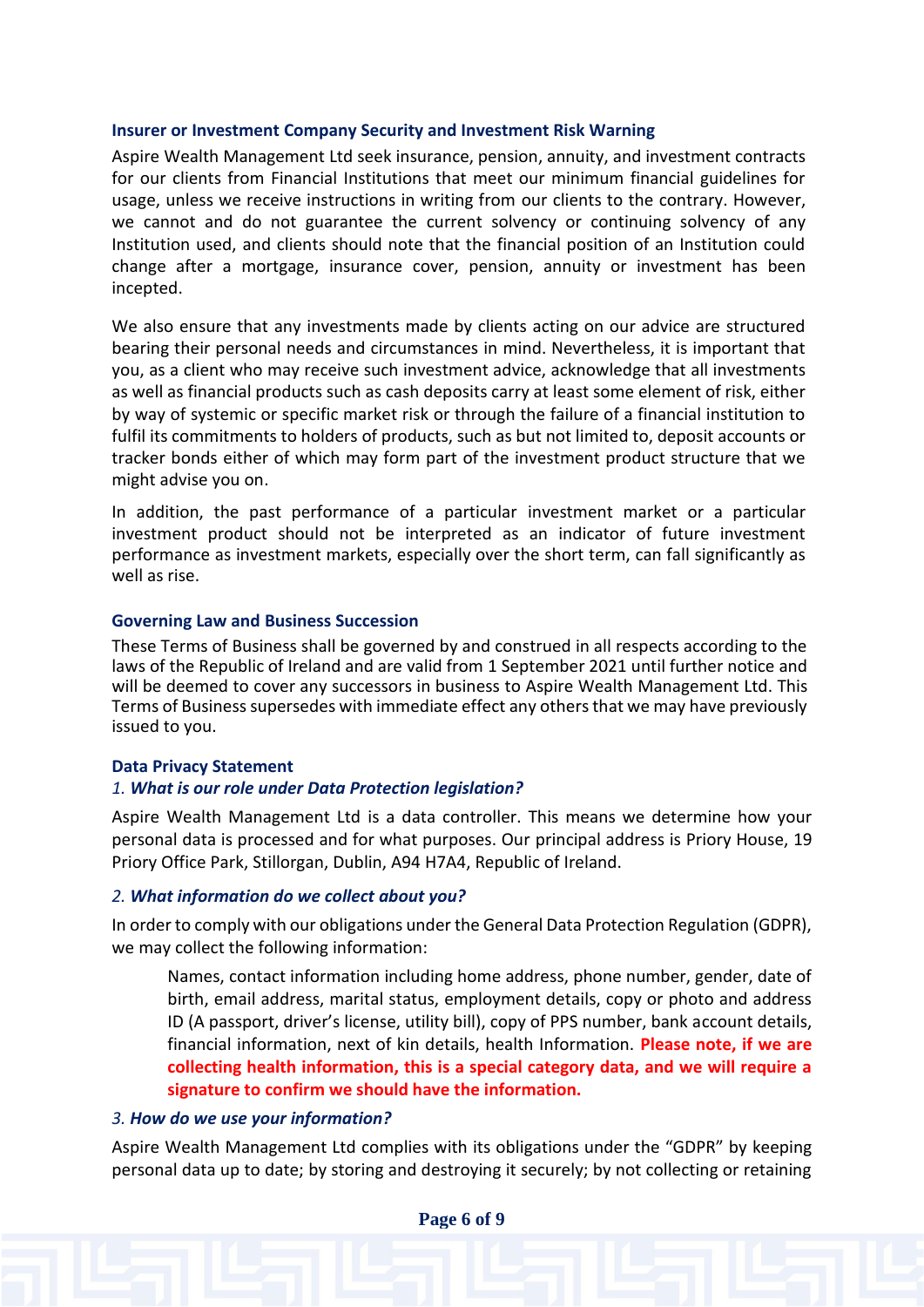excessive amounts of data; by protecting personal data from loss, misuse, unauthorised access, and disclosure and by ensuring that appropriate technical measures are in place to protect personal data. We use your information for the following purposes:

- To provide you with advice for your exact needs
- To better understand your needs
- To improve our services to you
- To comply with applicable laws and regulations

# *4. What is the legal basis for us to use your information?*

The legal basis we work from:

- Express consent from clients. Where you have provided your consent to processing (e.g. To receive information about services of interest to you), you may withdraw your consent at any time by emailing [eporter@aspire-wealth.com](mailto:eporter@aspire-wealth.com)
- Performance of a contract
- Legal obligation (e.g. Anti-Money Laundering & Central Bank of Ireland Obligations)

# *5. Who do we share your information with?*

When providing services to you, in certain circumstances we may need to share personal information with:

- Your authorised representatives
- Service providers providing us with support services
- Statutory and regulatory bodies
- Law enforcement authorities

# *6. Possible transferring of your information outside the European Economic Area (EEA)*

By providing your information, you are consenting to the transfer of the information outside of your country to the USA and other jurisdictions outside of the European Economic Area (EEA).

# *7. How long do we keep your information?*

We keep your information in accordance with the guidance set out within our formal records retention policies and do not maintain data beyond what is absolutely required.

# *8. What are your personal information rights?*

You have the following rights with respect to your personal data:

- The right to request a copy of your personal information
- The right to correct and update your personal information
- The right to request the deletion of your information in certain circumstances such as:
	- 1. You withdraw your consent.
	- 2. Your information has to be deleted to comply with a legal obligation.
	- 3. Your personal information was unlawfully processed.
	- 4. Where there is no legitimate requirement to continue the processing.

#### **Page 7 of 9**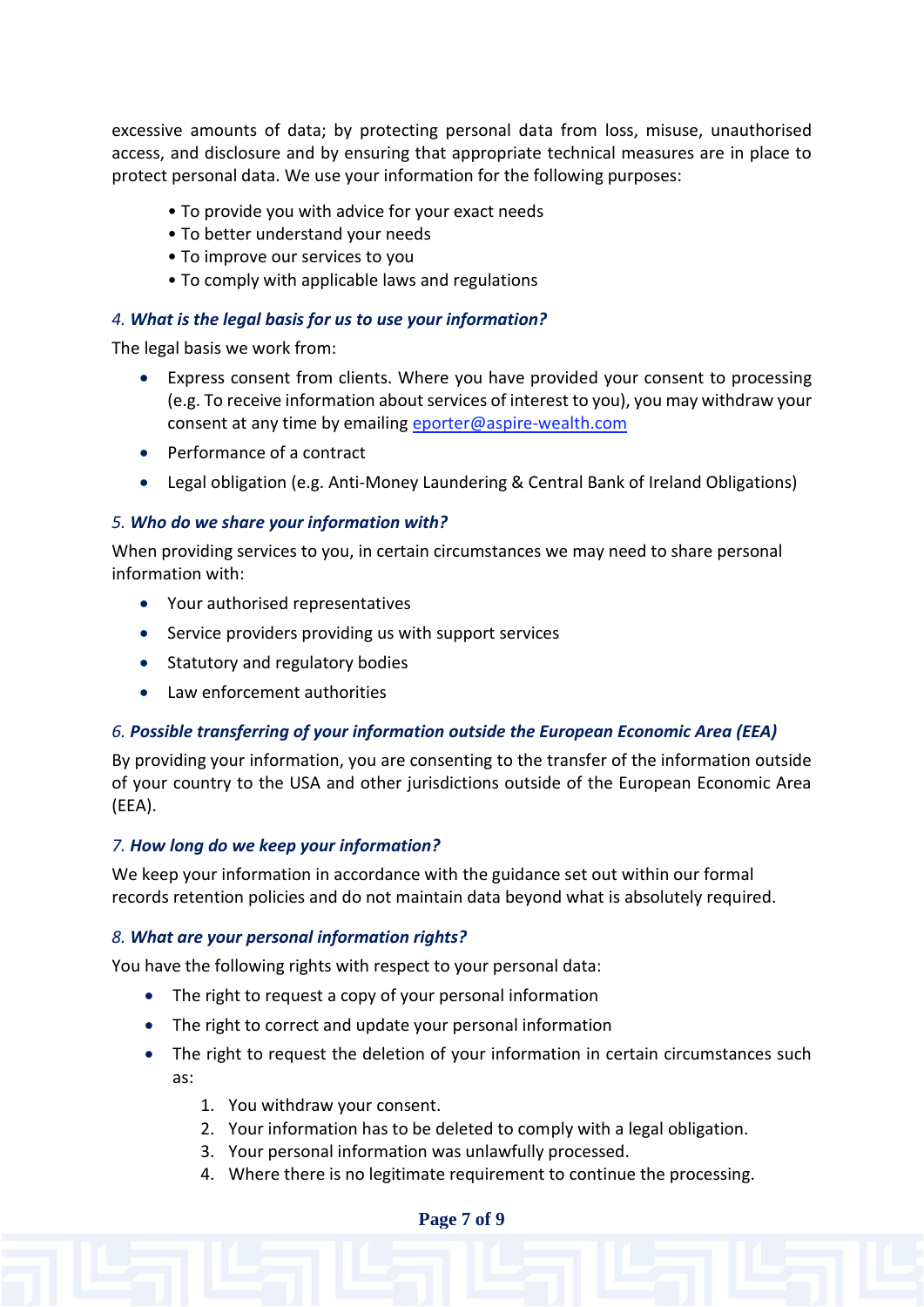- 5. Where your information is processed in relation to the offer of services to a child.
- The right to request information transfer digitally.
- The right to object to the processing of personal data, where we:
	- 1. Rely on legitimate interests as the legal basis for processing.
	- 2. Use the data for direct marketing.
	- 3. We process data for the purposes of scientific/historical research and statistics.

# *9. How can you exercise your rights?*

You may exercise any of these rights free of charge by contacting us at:

Name: Eamon Porter Phone: +353 862253551 Email: [eporter@aspire-wealth.com](mailto:eporter@aspire-wealth.com)

# *10. What are your rights to lodge a complaint?*

You may lodge a complaint with the Data Protection Commissioner, who can be contacted at:

Data Protection Commissioner Canal House, Station Road, Portarlington, Co Laois, R32 AP23. Phone: +353 5786 84800 / + 353 7611 04800 Fax: +353 57 868 4757 Web: [www.dataprotection.ie](http://www.dataprotection.ie/) Email: [info@dataprotection.ie](mailto:info@dataprotection.ie)

# *11. How do we use Cookies?*

We use cookies to help us operate our website and services in order to enhance and customise your experiences with us.

# *12. Further processing*

If we wish to use your personal data for a new purpose, not covered by this Data Privacy Notice, then we will provide you with a new notice explain the new use of your personal data prior to commencing the processing. We will seek your prior consent to the new processing.

# *13. Changes to this notice*

Should we update, amend, or make any changes to this document, those changes will be posted on our website under the Privacy Notice page.

# **Shareholding**

Sheamon Holdings Ltd owns 100% of the capital of Aspire Wealth Management Ltd.

**Page 8 of 9**